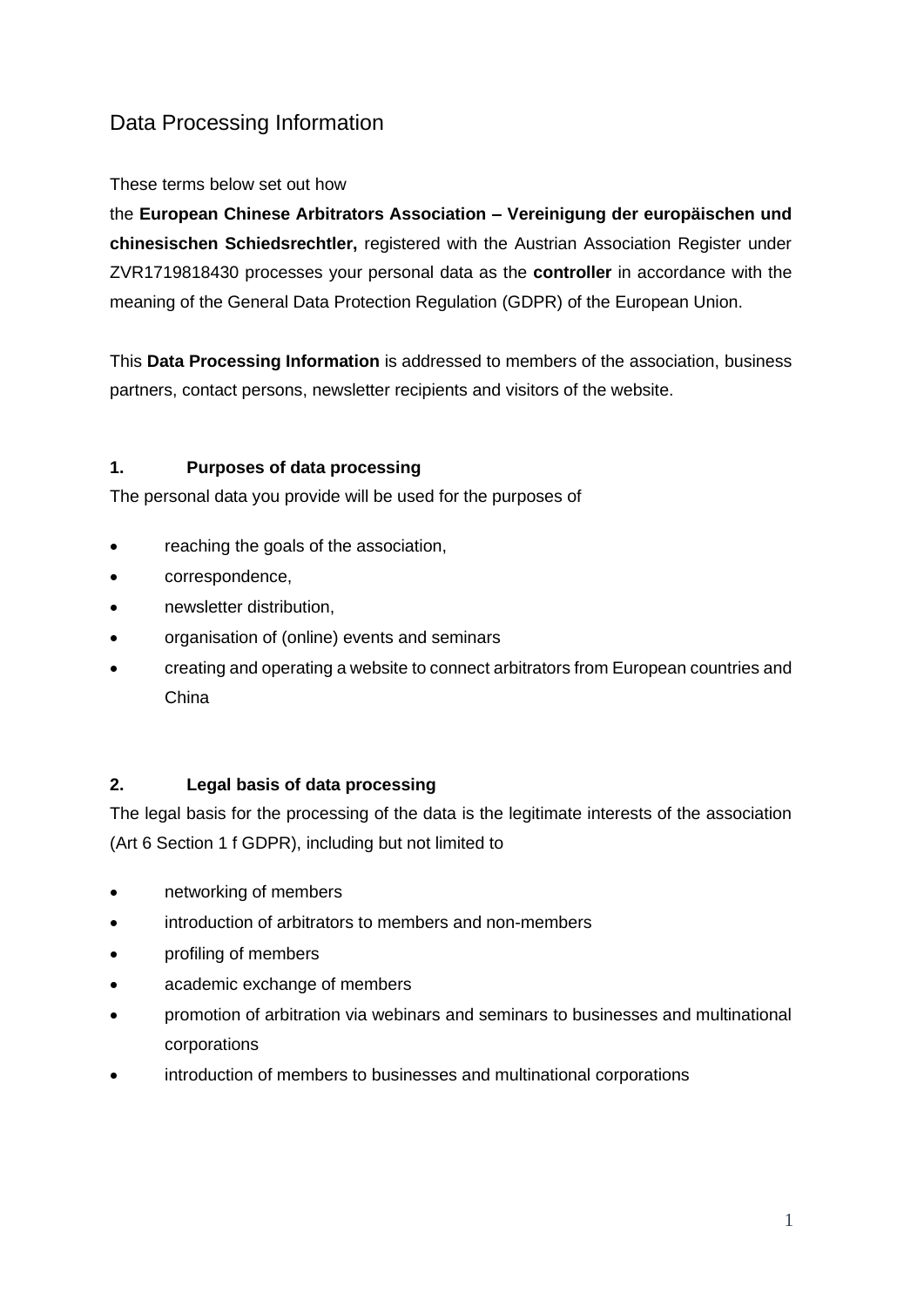# **3. Recipients of transmitted data**

Your personal data will be transmitted to the minimum necessary extent – for the purposes mentioned under Par. 1 within the framework of the legal bases mentioned under Par. 2 to:

- IT service providers (among other operations within the context of the maintenance of our website and the distribution of our newsletter)
- Other members of the European Chinese Arbitrators Association

Due to the fact that members from non-EU countries, in particular from PR China, will receive certain data from other members of the association for the purpose of networking, the data processing will also lead to data transmission to recipients from non-EU-countries. The members from non-EU-countries have agreed to comply with and to respect the data protection standards according to the GDPR with their application of membership.

# **4. Membership**

# **4.1 Data processing**

We collect the following personal data if you choose to apply for a membership of the European Chinese Arbitrators Association:

- Surname, given name
- Date of Birth
- Email address
- Place of residence
- documents (e.g. C.V., photo, certificates etc)
- Qualifications and education
- Work experience
- IP-Address
- Web browser type and version
- Any further information you decide to share on our website

You may edit your personal data via access to your membership account. You can also ask us to change, update or fix your data in certain cases, e.g. if your personal data is inaccurate.

Electronic and/or personal inspection of files by authorities may take place.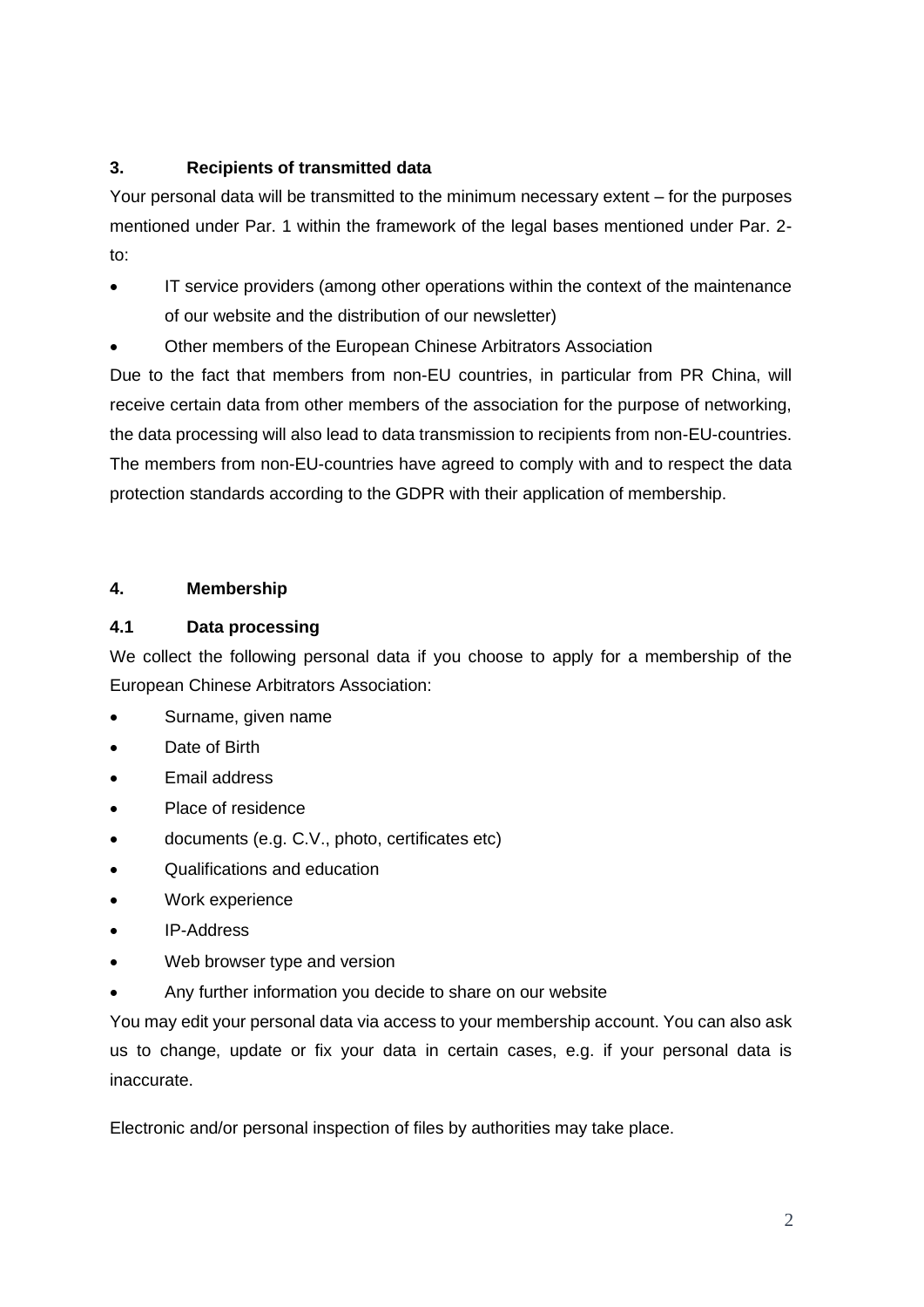# **4.2 Purpose of the data processing**

We evaluate the data you provide for statistical purposes so that we can optimise our strategy to reach our goal of connecting arbitrators from Europe and China.

# **4.3 Retention period**

We store your personal data until the end of your membership at the association within the scope of which we have collected your data.

We store only the data which are absolute necessary on the basis of the applicable legal and contractual provision or statute of limitation and retention obligations.

In case we need your personal data for defence against possible damage claims, your personal data will be processed in accordance with sec. 1489 of the General Civil Code (ABGB) for a period of 30 years, starting from the end of the respective membership.

# **4.4 Legal basis**

The legal basis for the processing of your personal data is  $-$  in accordance with Art. 6 Section 1 a GDPR – your consent to such processing, which have been given by you with the application of membership.

### **5. Newsletter**

With our newsletter, we provide our members with latest information on legal topics and invitations to our events and lectures on a regular basis.

### **5.1 Data processing**

If you subscribe to our newsletter, the European Chinese Arbitrators Association will process the following personal data:

- Title (optional)
- Surname, given name
- **Email**
- Address (optional)
- Telephone number (optional)

### **5.2 Purpose of the processing**

The personal data you provide by subscribing to our newsletter will be processed for the purpose of sending you information/ invitations to our events and seminars, on the latest legal developments at the domestic and international level, publications and new developments within our association.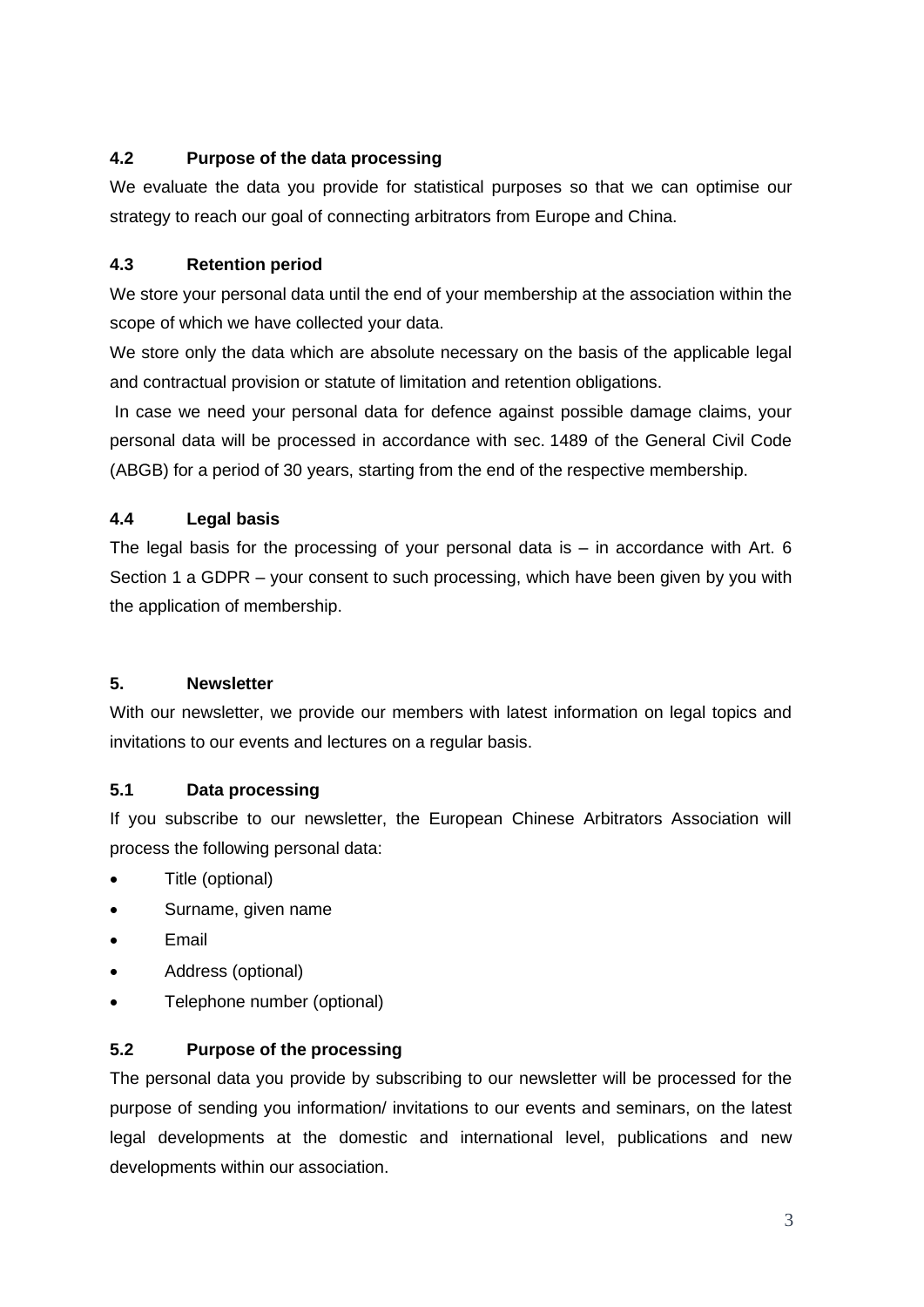# **5.3 Legal basis**

The processing of your personal data by the European Chinese Arbitrators Association will be based exclusively on the consent you provide (Art 6 Section 1 a GDPR) for sending you our newsletter.

# **5.4 Retention period**

The data which is processed for the indicated purposes will be saved until you unsubscribe from the newsletter. In this case, only such data may be retained …

Beyond this only any data which have been retained based on the applicable statutory regulations or mandatory retention periods for the purpose of proving your consent and/or withdrawal of this consent will be saved. You may have to refresh your permission at an interval of one year, starting from the day you have applied for the newsletter of the European Chinese Arbitrators Association.

# **5.5 Revocation of your consent**

You can at any time withdraw your consent to being sent the newsletter by sending an email to office@ecaa-arbitrators.com. Alternatively, you may at any time cancel your subscription to the newsletter by clicking on the "Unsubscribe"-button at the end of the newsletter. The revocation of your approval to process your data does not affect the legality of the processing of your data which took place beforehand on the basis of your consent.

### **6. Registrations for events (webinars, seminars, conferences etc)**

### **6.1 Data processing**

If you apply for one of our events, the European Chinese Arbitrators Association will process the following personal data:

- Title (optional)
- Surname, given name
- Email
- Address (optional)
- Telephone number (optional)

# **6.2 Purpose of the processing**

The personal data provided by you when you apply to one of our events will be processed for the purpose of sending you information about the event you applied for (e.g. the location and the date of the event).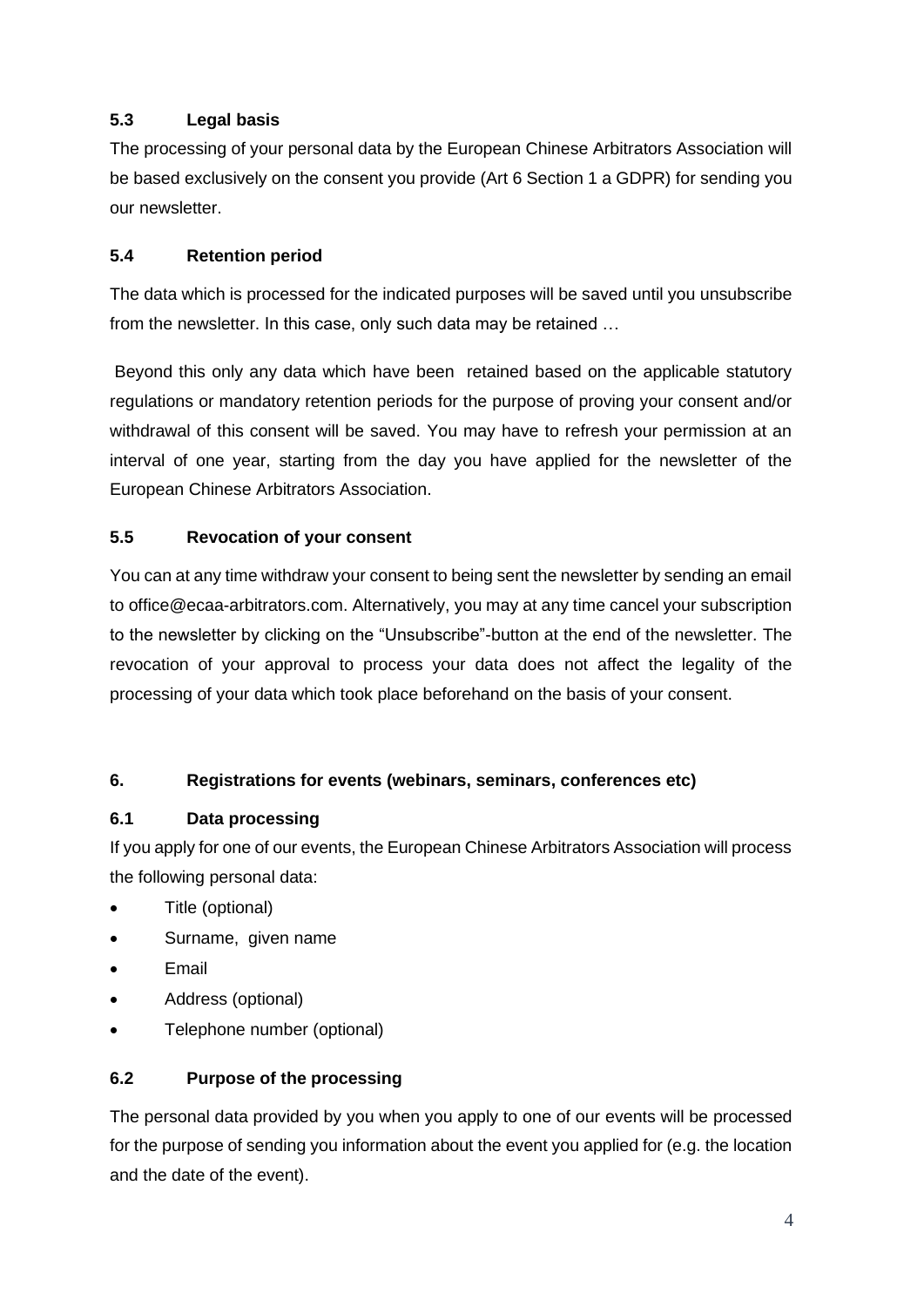# **6.3 Legal basis**

The processing of your personal data by the European Chinese Arbitrators Association will be based exclusively on the consent you provide us (Art 6 Section 1 a GDPR).

# **6.4 Retention period**

The data which is processed for the indicated purposes will be kept for a maximum of 60 days starting with the beginning of the seminar. Beyond this, any data which have been retained because of the applicable statutory regulations or mandatory retention periods for the purpose of proving your consent and/or withdrawal of this consent will be saved.

# **7. Processing of the personal data of visitors to our website**

# **7.1 Processing of access data**

When you visit our website, we save the access data in so-called "web server log files". The following data is recorded:

- IP address
- Date and time of access
- Browser and browser version
- Operating system
- Referrer URL
- The pages of our website which have been accessed
- Host name of the accessing computer
- Protocols
- User Agent

### **7.2 Purpose of the data processing**

Your data are statistically evaluated so that we may optimise our website and make it more user-friendly, while finding and correcting any errors faster and managing our server capacities. In the event of any circumstances which gives ground for believing that our website has been subject to illegal use, we will refrain from making the personal data available, but will only make the data available to specific persons due to legal reasons or reasons according to the statutes of the association.

# **7.3 Cookies**

### **7.3.1 Use of technical cookies**

On a number of pages, we use so-called "cookies" in order to ensure your pleasant visit of our website and to enable the use of specific functions. Cookies are small text files, which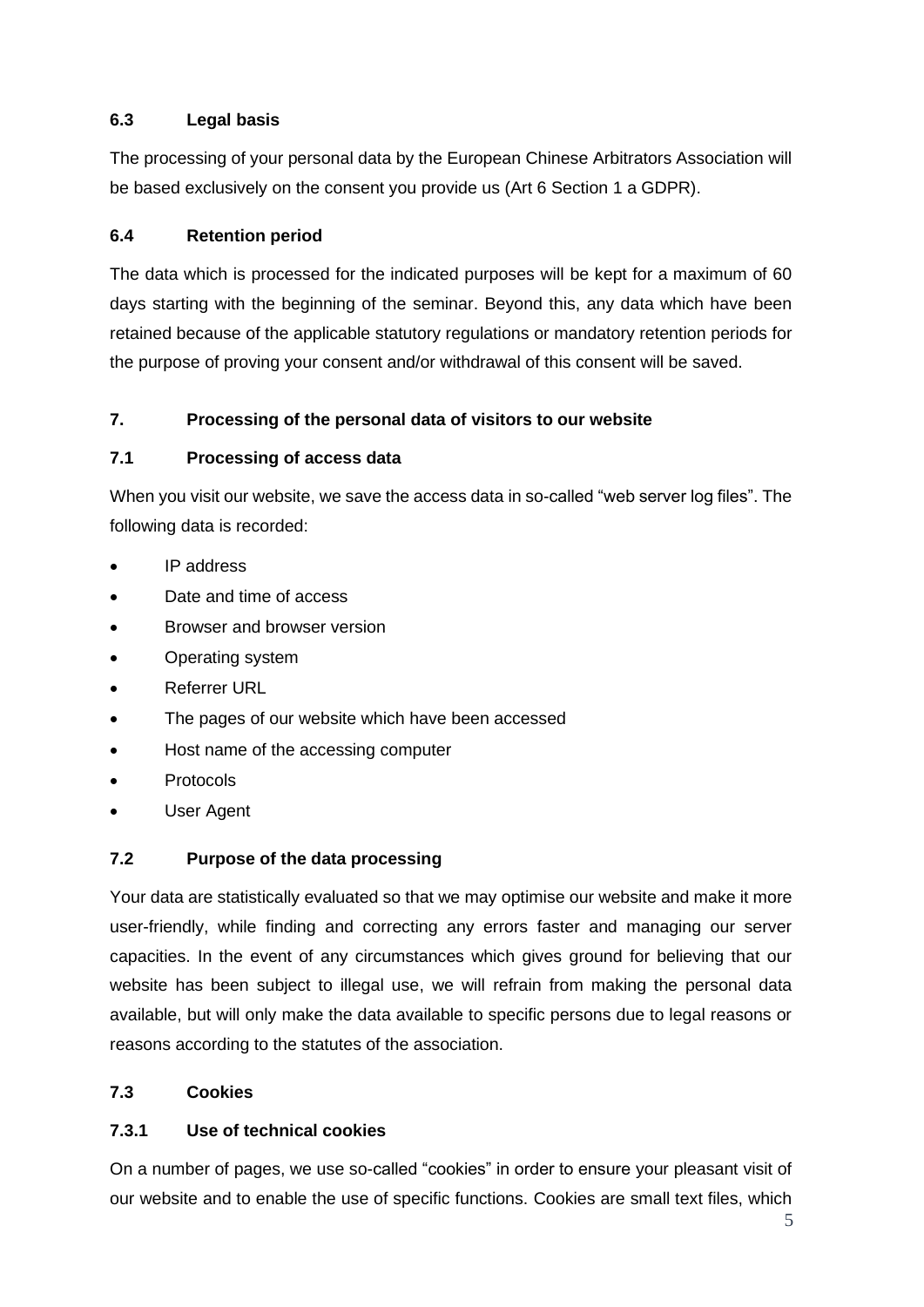are saved on your device. They enable us to identify your browser the next time you visit our website. Cookies are applied in compliance with EU and Austrian law (Art 5 Section 3 E-Privacy Directive and § 96 Section 3 Telecommunications Act 2003).

The following cookies are:

| Name        | <b>Description</b>                                                                                                                                           | <b>Retention period</b> |
|-------------|--------------------------------------------------------------------------------------------------------------------------------------------------------------|-------------------------|
| Version     | This determines whether<br>the mobile or desktop<br>version of the website is<br>displayed on subsequent<br>visits to (Insert Website)                       | 1 Week                  |
| Ga-disable- | Opt-out cookie which -<br>until it is deleted $-$<br>prevents future recording<br>of the data via Google<br>Analytics on subsequent<br>visits to the website | Until 01.12.2100        |

You can set your browser in such a way that you are informed about the setting of cookies, so that you can then decide on accepting them individually, for specific cases only, or to reject them completely. However, if cookies are deactivated this may lead to a restriction on the functionality of our website.

# **7.3.1.1 Retention period**

Your data will be saved for a maximum of two months.

# **7.3.1.2 Legal basis**

The legal basis for the processing of access data is – in accordance with Art. 6 Section 1 f GDPR – are the legitimate interests of the operation of the website.

Art. 6 Section 1 a GDPR

# **7.3.2 Use of third-party cookies**

For this website, the European Chinese Arbitrators Association uses various services, which also set cookies.

The following third-party cookies are set:

| <i><b>Description</b></i><br>Name | <b>Retention period</b> |
|-----------------------------------|-------------------------|
|-----------------------------------|-------------------------|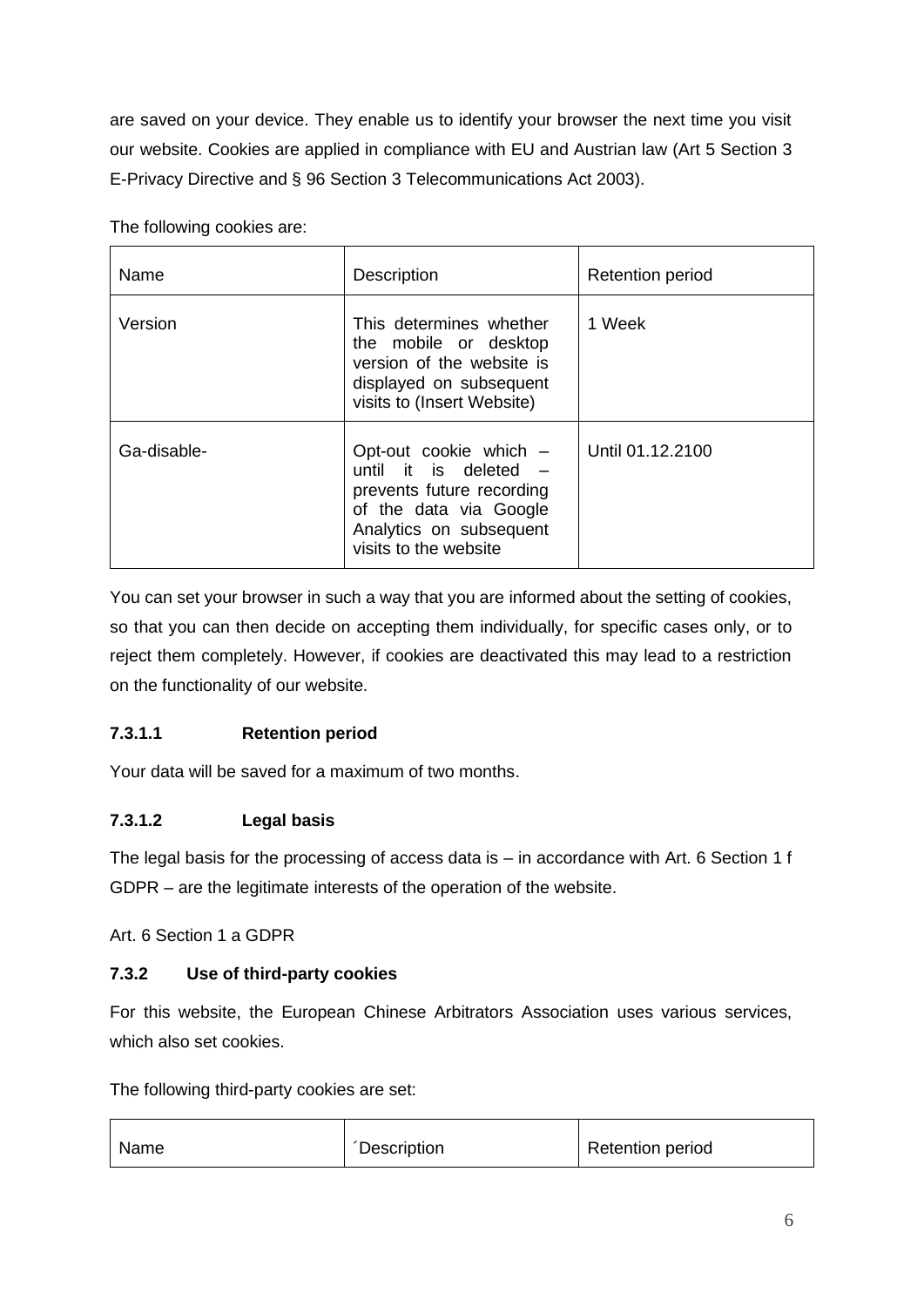| _et_coid  | Cookie identification of<br>etracker Analytics                                | 2 years  |
|-----------|-------------------------------------------------------------------------------|----------|
| $\Box$ ga | Anonymous ID for the<br>analysis of page access in<br><b>Google Analytics</b> | 2 years  |
| $\_$ gat  | Cookie<br>aimed<br>at<br>restricting<br>request<br>requirements               | 1 Minute |

In your browser you can also block third-party cookies, in order to prevent any cookies being set by advertisers. Here you will find instructions for implementing this in most standard browsers: Firefox, Chrome and Internet Explorer. In Apple Safari third-party cookies are blocked by default.

The European Chinese Arbitrators Association informs you about the use or setting of cookies by means of a cookie banner. You give your agreement to the setting of cookies if, after being informed about them by our cookie banner, you continue to use our website.

You have the possibility of obtaining information about the individual cookies via link in our cookie banner. You can block the setting of individual cookies or all cookies via your browser settings.

### **7.3.2.1 Legal basis**

The legal basis for the setting of third-party cookies is the consent you have given by entering the approval via the cookies banner in accordance with Art 6 Section 1 a GDPR. You also give your agreement to the setting of cookies if, after being informed about them by our cookie banner, you continue to use our website. The analysis of the usage of the website and the statistical evaluation are implemented in order to optimise the website and make it as user-friendly as possible.

#### **7.3.3 Web analysis – Google Analytics**

This website uses Google Analytics, which is provided by Google Ireland Limited, Gorden House Barrow Street, Dublin 4, Ireland, for the purpose of analysing website use. This service uses cookies, text files which are saved on your device and enable the analysis of how you use this website. The information generated by the cookie about your use of the website is transmitted to a Google server in the USA and saved there. The European Chinese Arbitrators Association uses IP anonymisation, which means that within member countries of the European Union or States which are part of the European Economic Area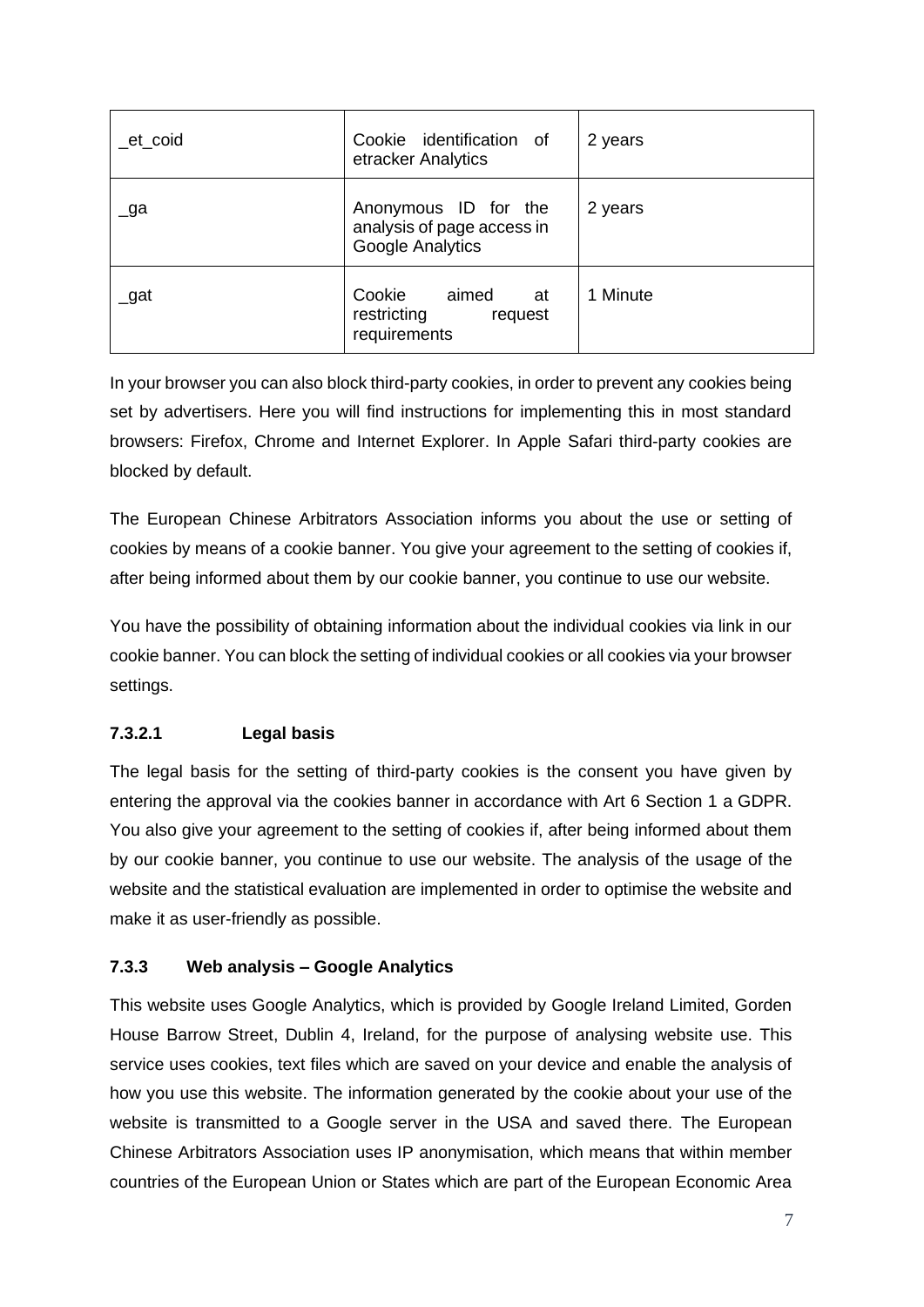your IP address is truncated by Google. Google uses the information in order to provide The European Chinese Arbitrators Association with further services relating to website use and Internet use. Google will not associate the IP address transferred by your browser as part of Google Analytics with any other data held by Google for the purpose of personal identification.

You can prevent the use of cookies by selecting the appropriate settings on your browsers; however please note that if you do this you may not be able to make full use of all the functions provided on this website.

You can also prevent the collection of date generated by the cookie and related to the usage of the website ( e.g. your IP address) and the processing of the data by Google by downloading and installing the browser plugin available under the following link: <http://tools.google.com/dlpage/gaoptout?hl=d>.

# **7.3.3.1 Legal basis for the use of Google Analytics**

The legal basis for the use of Google Analytics is  $-$  in accordance with Art 6 Section 1 a GDPR – the consent you have given by entering the approval via the cookies banner. The analysis of your use of the website and the statistical evaluation are implemented in order to optimise the website and make it as user-friendly as possible.

### **7.3.4 Web analysis – etracker**

The legal basis for the use of etracker is  $-$  in accordance with Art 6 Section 1 a GDPR  $-$  the consent you have given by entering the approval via the cookies banner. The analysis of your use of the website and the statistical evaluation are implemented in order to optimise the website and make it as user-friendly as possible.

### **8. Rights of data subjects, right of appeal**

Under the GDPR you have the following rights, which you can assert against the European Chinese Arbitrators Association at any time:

**Right to information (Art 15 GDPR):** You have the right to require the European Chinese Arbitrators Association to provide confirmation on whether your personal data are being processed. In addition, you disclose the information concerning the purpose of the processing, categories of personal data, recipients or categories of recipients of personal data, length of retention, the existence of a right to complain and a right to all available information about the origin of your data.